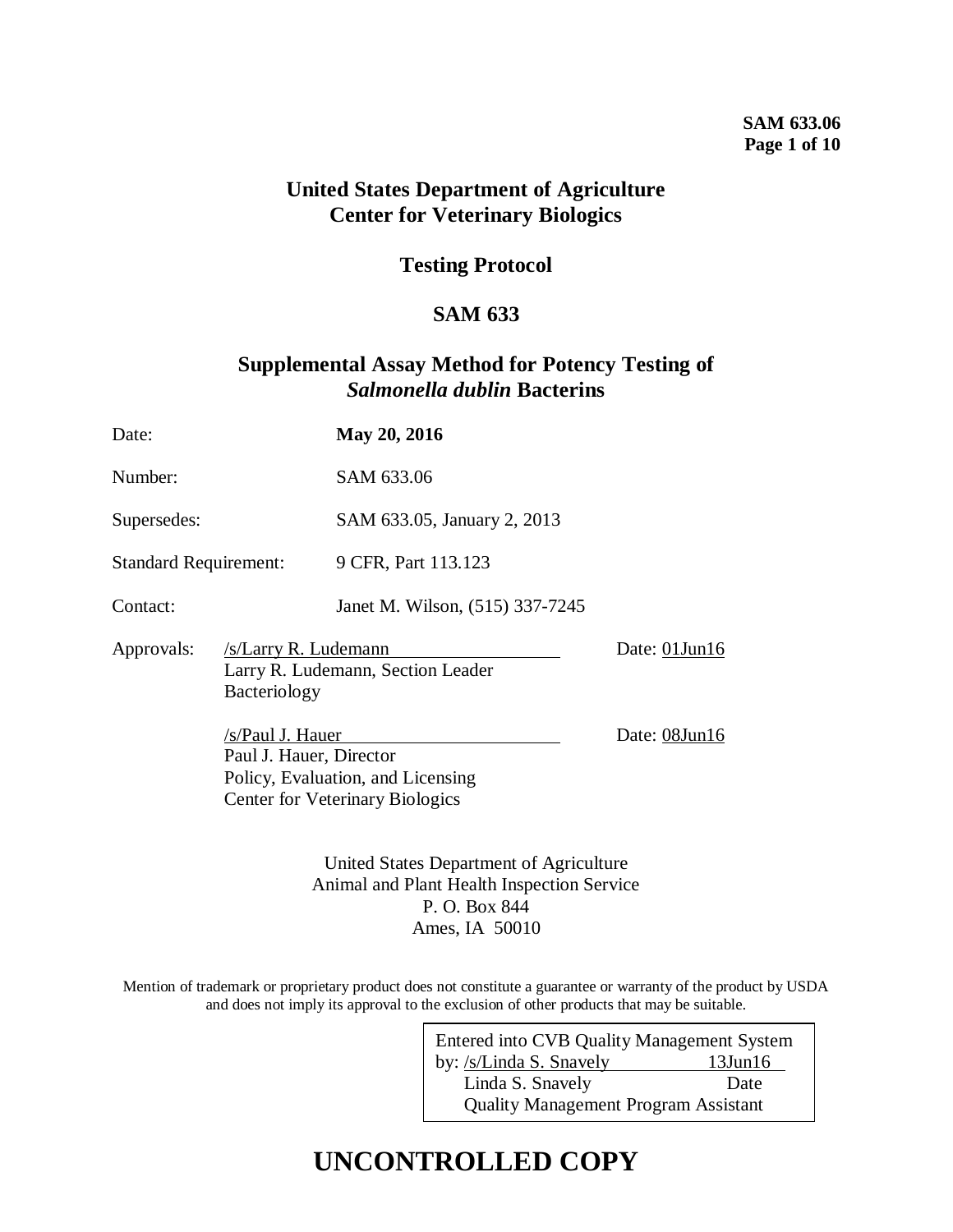#### **Table of Contents**

- **1. Introduction**
- **2. Materials**
	- **2.1 Equipment/instrumentation**
	- **2.2 Reagents/supplies**
	- **2.3 Animals**
- **3. Preparation for the Test**
	- **3.1 Personnel qualifications/training**
	- **3.2 Selection and handling of test mice**
	- **3.3 Preparation of supplies/equipment**
	- **3.4 Preparation of reagents**
- **4. Performance of the Test**
	- **4.1 Vaccination of test animals**
	- **4.2 Preparation of challenge in a biological safety cabinet**
	- **4.3 Timing and administration of challenge**
	- **4.4 Observation of mice after challenge**
- **5. Interpretation of the Test Results**
- **6. Report of Test Results**
- **7. References**
- **8. Summary of Revisions**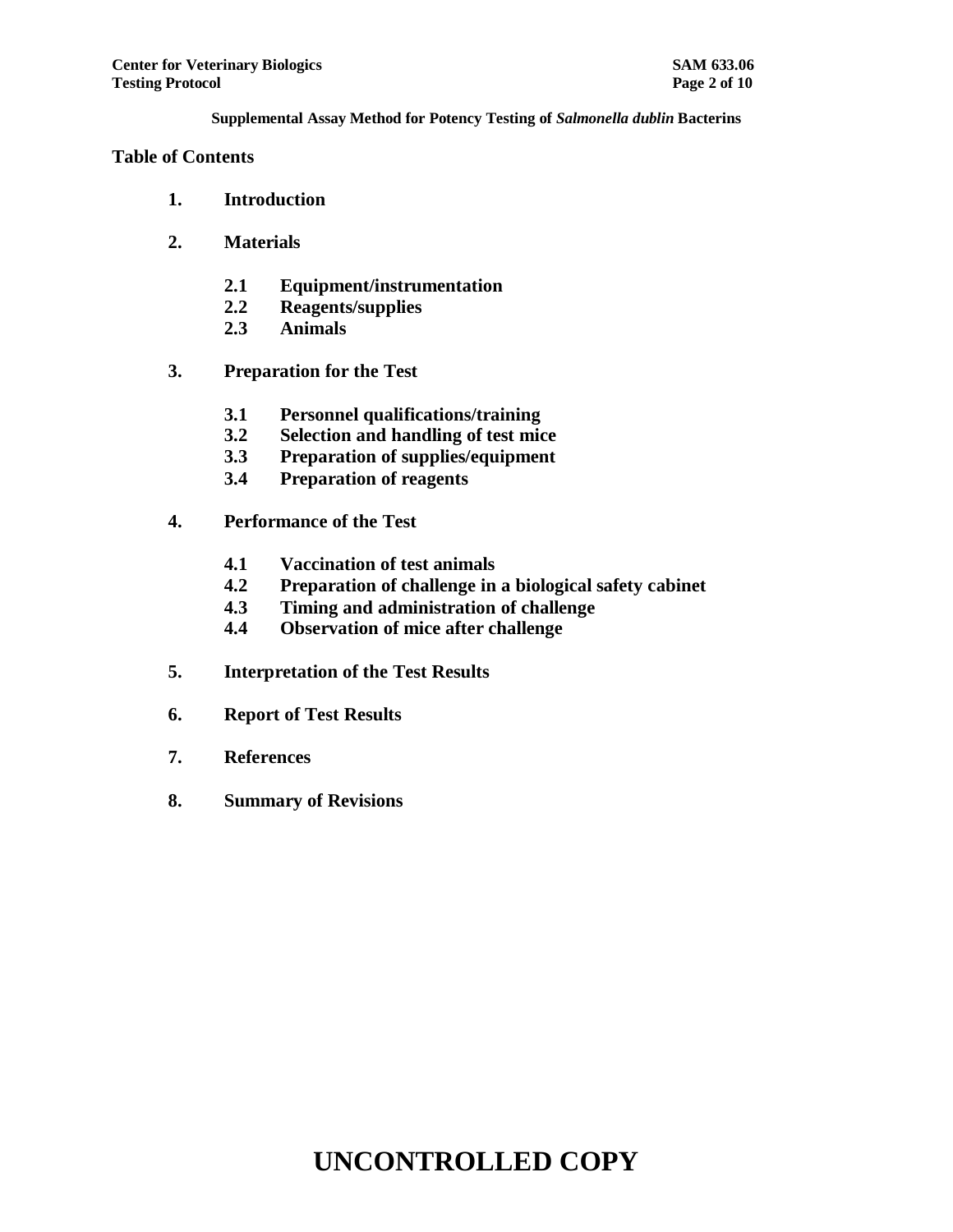### **1. Introduction**

This Supplemental Assay Method (SAM) describes procedures for potency testing biological products containing *Salmonella dublin*, as prescribed in title 9, *Code of Federal Regulations* (9 CFR), part 113.123. Mice are vaccinated twice, 14 days apart, and challenged with a standard dose of virulent *S. dublin* 7 to 10 days after the second vaccination.

## **2. Materials**

## **2.1 Equipment/instrumentation**

Equivalent equipment or instrumentation may be substituted for any brand name listed below.

- **2.1.1** Spectrophotometer, Spectronic 20D+ (Spectronic Instruments)
- **2.1.2** Sterile inoculating loop
- 2.1.3 Bunsen burner or Bacti-Cinerator<sup>®</sup> (if nonsterile, wire loop used)
- **2.1.4** Incubator, 35°- 37°C
- 2.1.5 Micropipettors, 20- to 1000-µL
- **2.1.6** Crimper for aluminum seals on serum vials
- **2.1.7** Test tube mixer, vortex-type
- **2.1.8** Rotary shaker
- **2.1.9** Biological safety cabinet

## **2.2 Reagents/supplies**

Equivalent reagents or supplies may be substituted for any brand name listed below.

**2.2.1** Appropriately-qualified *S. dublin* challenge culture, available from the biologics manufacturer. This reagent is supplied to the Center for Veterinary Biologics (CVB), upon request, with a reagent information sheet indicating handling and test information.

**2.2.2** Test bacterin(s) containing *S. dublin*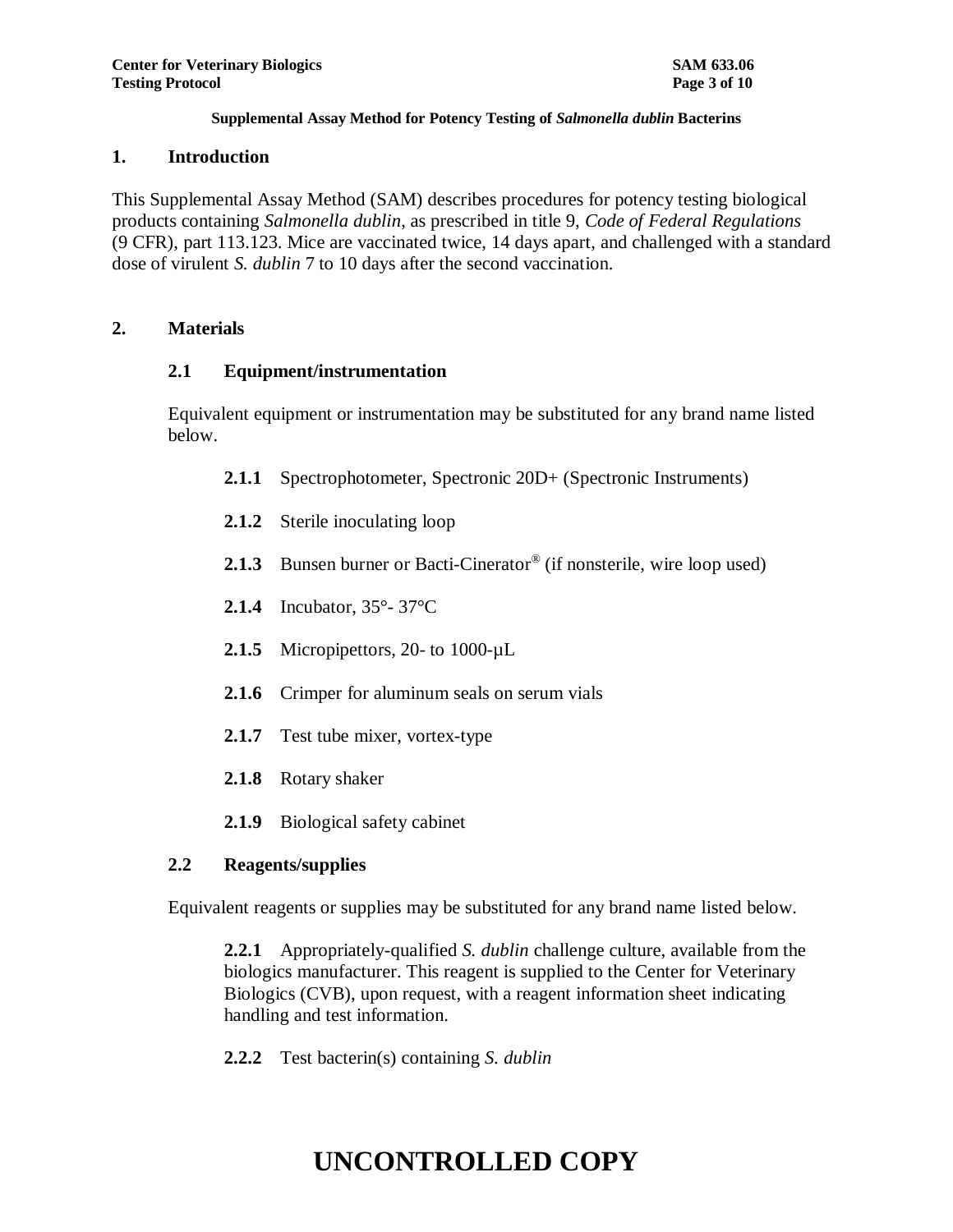**2.2.3** Appropriately-qualified *S. dublin* reference bacterin, available from the biologics manufacturer. This reagent is supplied to the CVB, upon request, with a reagent information sheet indicating handling and test information.

- **2.2.4** Syringes, 1 mL Luer-lock Tuberculin
- **2.2.5** Needles, 26-gauge, 3/8-inch
- **2.2.6** Glass serum bottles, 10- to 100-mL
- **2.2.7** Rubber stoppers, 13 x 20-mm, and aluminum cap for serum bottle
- **2.2.8** Screw-cap tubes, 13 x 100-mm and 15 x 125-mm
- **2.2.9** Screw-cap flasks, 500-mL and 1-L
- **2.2.10** Pipettes, 5-mL, 10-mL, 25-mL
- 2.2.11 Micropipette tips, up to 1000-µL capacity
- **2.2.12** Growth/Dilution media, as specified by the biologics manufacturer

#### **2.3 Animals**

**2.3.1** Mice, 16-22 g. Although the 9 CFR does not specify a specific mouse type or source, some colonies of mice may be relatively resistant to salmonellosis and therefore less suitable for this assay.

**2.3.2** Sixty mice are required for each bacterin to be tested (20 mice/dilution; 3 dilutions/bacterin). Sixty additional mice are required for the reference bacterin. Thirty mice are required to determine the  $LD_{50}$  of the challenge inoculum. All mice must be from the same source colony and of similar weight and/or age.

#### **3. Preparation for the Test**

#### **3.1 Personnel qualifications/training**

Technical personnel need a working knowledge of the use of general laboratory chemicals, equipment, and glassware and have specific training and experience in sterile technique, the handling of live bacterial cultures, and the handling of mice.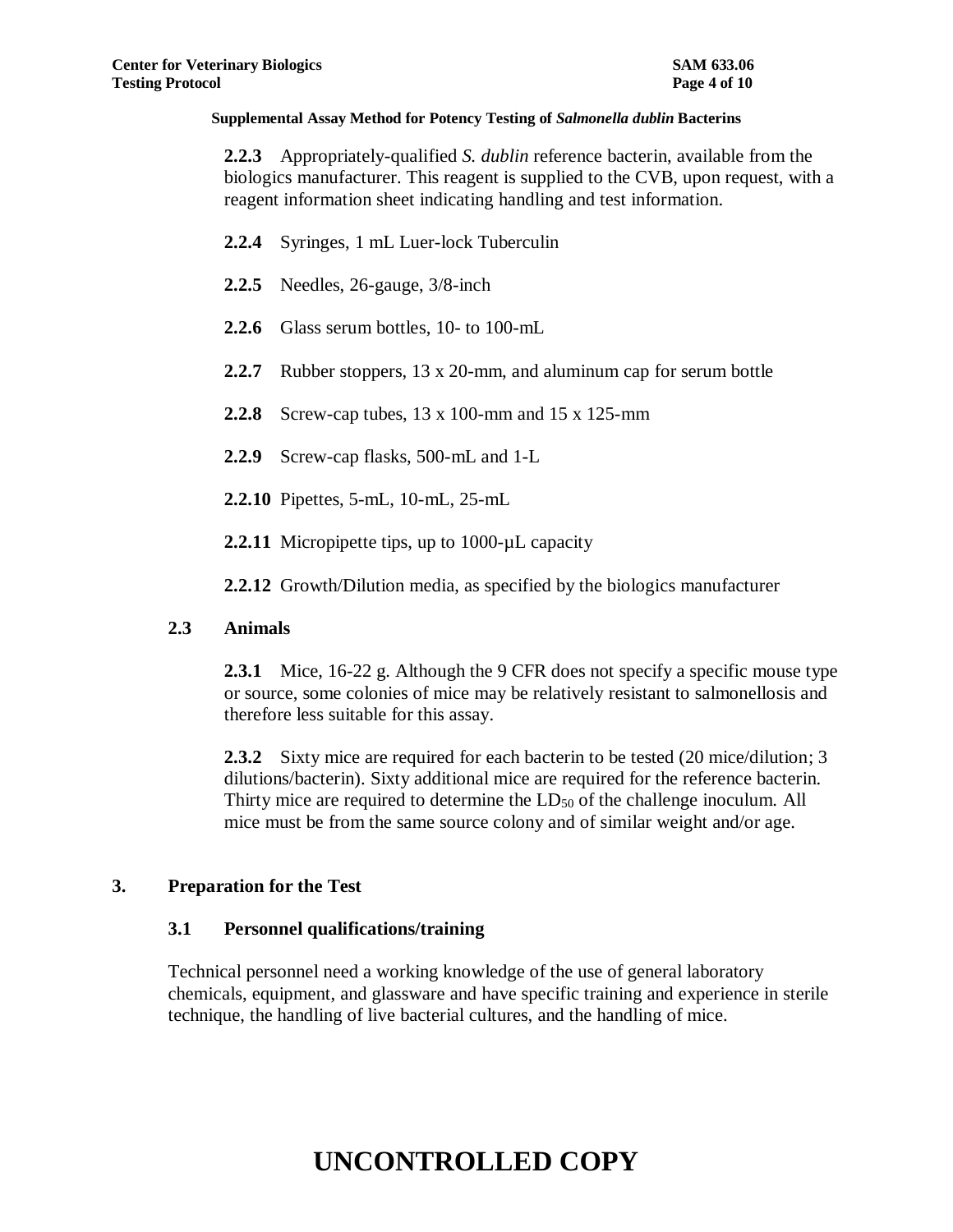### **3.2 Selection and handling of test mice**

- **3.2.1** Mice of either sex may be used, but females are recommended.
- **3.2.2** All mice must be housed and fed in a similar manner.
- **3.2.3** Identify each cage of mice by treatment group.

**3.2.4** If any mice die after vaccination, but prior to challenge with live *S. dublin*, necropsy these mice to determine cause of death if the cause of death is not outwardly apparent. If the cause of death is unrelated to vaccination, file the necropsy report with the test records, and no additional action is needed. If death is attributable to the test bacterin, report the death immediately to CVB-Inspection and Compliance, which may request further safety testing of the bacterin.

**3.2.5** When the test is concluded, instruct the animal caretakers to euthanize and incinerate the mice and to sanitize the contaminated rooms.

### **3.3 Preparation of supplies/equipment**

**3.3.1** Use only sterile bacteriological supplies.

**3.3.2** Operate and maintain all equipment according to manufacturers' recommendations and applicable standard operating procedures.

#### **3.4 Preparation of reagents**

**3.4.1** *S. dublin* reference bacterin, available from the biologics manufacturer. Refer to the current reagent information sheet for details.

**3.4.2** *S. dublin* challenge culture, available from the biologics manufacturer. Refer to the current reagent information sheet for details.

## **4. Performance of the Test**

#### **4.1 Vaccination of test animals**

**4.1.1** Check the label on each product and Part VI of the current Outline of Production to confirm identity and dose volume.

**4.1.2** Test each test bacterin and the reference bacterin at 3 tenfold dilutions. Typically, test the bacterins undiluted and at 1:10 and 1:100 dilutions. Refer to the current reagent information sheet for any starting dilutions of the reference bacterin. It is permissible to make tenfold dilutions other than those described as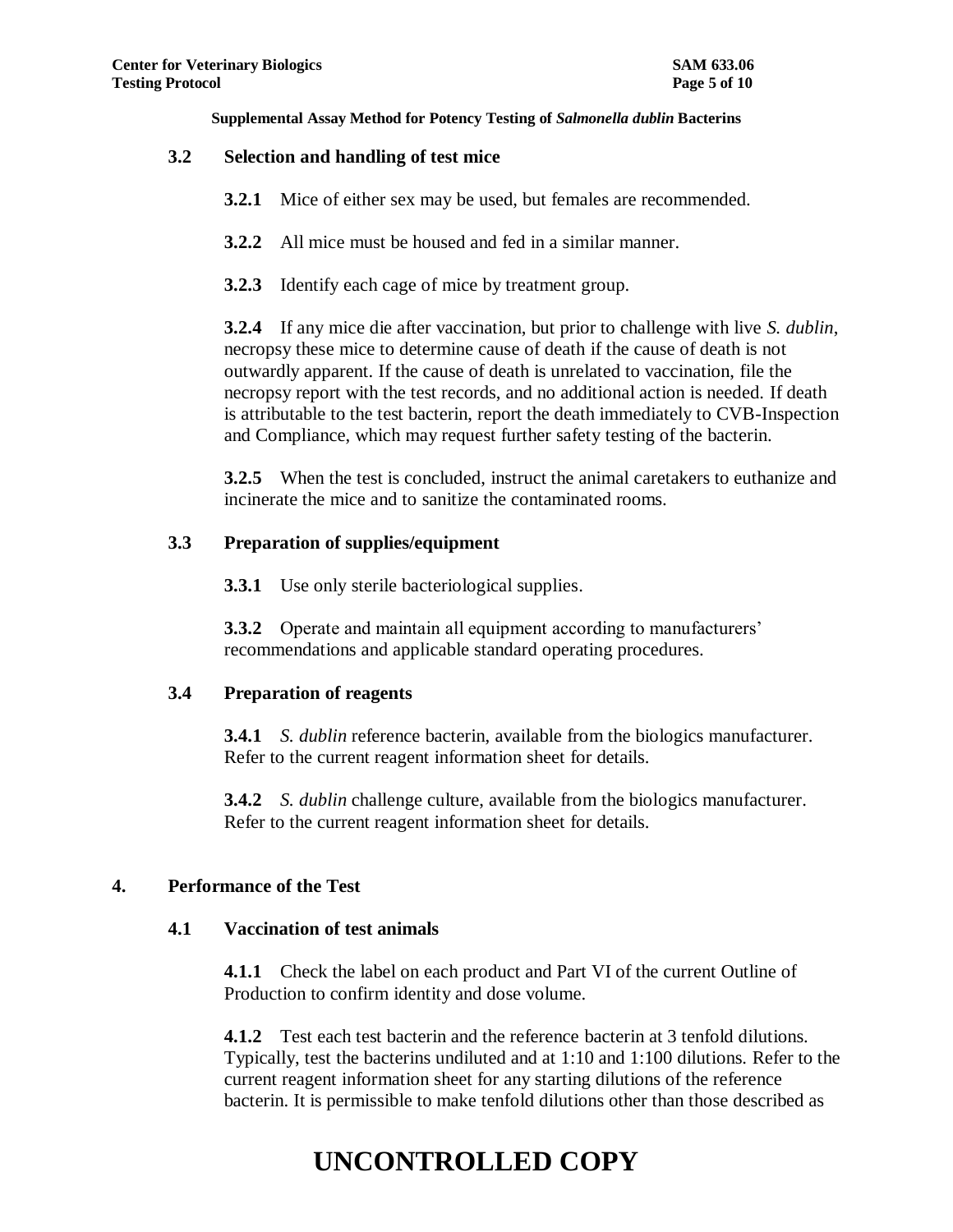long as the reference and test bacterins are tested at the same dilutions. For viscous bacterins, it is advisable to start at 1:2 or 1:3, and make tenfold dilutions from this starting point, to increase injectability of the product at the low dilution.

**4.1.3** Thoroughly mix product by inverting end-to-end at least 10 times. Make the appropriate tenfold dilutions of the reference bacterin as specified on the reagent information sheet. Make identical tenfold dilutions of the test bacterin(s) in the diluent approved in the specific Outline of Production for that product. (Some oil-adjuvanted products require oil-based diluents.) Place each dilution in a separate sterile injection vial. Prepare dilutions immediately prior to use; do not store in diluted form.

**4.1.4** Vaccinate separate groups of 20 mice with each of the test bacterin dilutions and reference bacterin dilutions. For reference bacterin groups, inject each mouse intraperitoneally with the dose supplied on the reagent information sheet. Inject test bacterins intraperitoneally at a dose volume that corresponds to 1/20 of the least dose recommended on the product label or Part VI of the current Outline of Production. This volume must not be  $< 0.1$  mL.

**Note: It is permissible to vaccinate a few extra mice in each group to compensate for any potential deaths that may occur prior to challenge and are not related to vaccination. However, if extra mice are vaccinated, all surviving at the time of challenge must be challenged with live** *S. dublin* **and included in data calculations.**

**4.1.5** Revaccinate the mice in a similar manner 14 days after the first vaccination.

**4.1.6** Retain 30 nonvaccinated mice to determine LD<sub>50</sub> of the challenge.

## **4.2 Preparation of challenge in a biological safety cabinet**

**4.2.1** Prepare the challenge and LD<sub>50</sub> determination dilutions according to the firm-supplied information.

**4.2.2** Place the vial(s) of challenge inoculum and additional dilution tubes on ice. Keep on ice throughout the challenge procedure.

## **4.3 Timing and administration of challenge**

**4.3.1** Challenge all vaccinates 7 to 10 days after the second vaccination.

**4.3.2** Challenge nonvaccinated LD<sub>50</sub> controls at the same time as the vaccinates.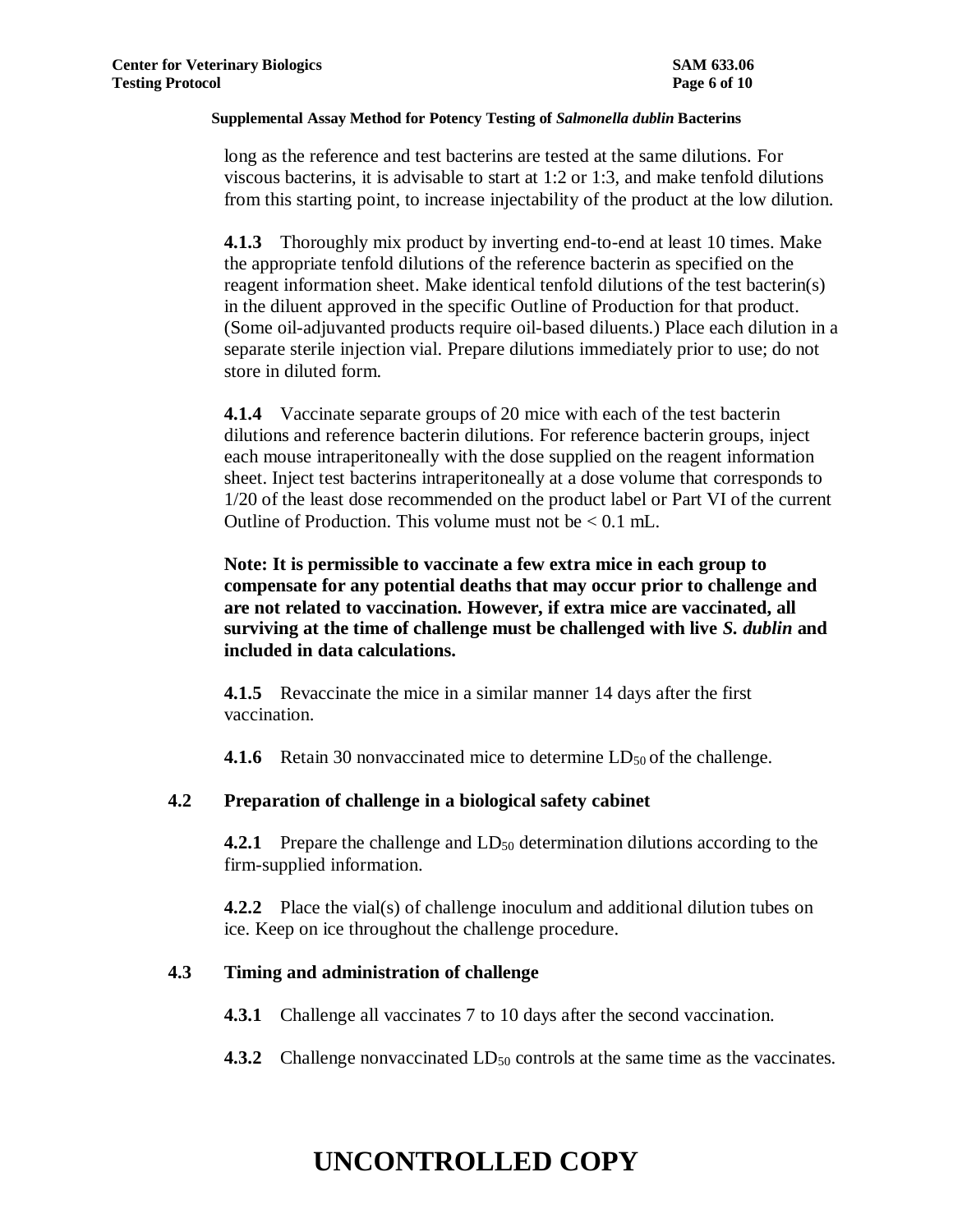**4.3.3** Inoculate each vaccinated mouse with 0.25 mL of challenge inoculum (standardized culture, see **Section 4.2.6**) intraperitoneally, using a 1-mL Tuberculin syringe and 26-gauge, 3/8-inch needle.

**4.3.4** Inoculate separate groups of 10 nonvaccinated control mice intraperitoneally with  $0.25$  mL of each of the  $LD_{50}$  dilutions.

## **4.4 Observation of mice after challenge**

**4.4.1** Observe the mice up to twice daily for 14 days after challenge. Record deaths and euthanize any moribund mice as recommended by the Institutional Animal Care and Use Committee.

**4.4.2** If deaths occurring after challenge are suspected to be due to causes other than salmonellosis, necropsy such mice to determine the cause of death. If cause of death is unrelated to vaccination and/or challenge, do not include data from these mice in the total deaths for the test.

## **5. Interpretation of the Test Results**

Interpret the test as prescribed in 9 CFR 113.123.

**5.1** Calculate the LD<sub>50</sub> (theoretical dose/dilution at which the challenge would be lethal to 50% of the control mice) of the challenge inoculum using the Reed-Muench or Spearman-Kärber method of estimation. A valid test must have an  $LD_{50}$  between 1,000 and 100,000.

**5.2** Calculate the PD<sub>50</sub> of the reference bacterin and each test bacterin (theoretical dose/dilution at which the bacterin would protect 50% of the mice) using the Reed-Muench or Spearman-Kärber method of estimation.

**5.3** At least 2 dilutions of the reference must protect > 0% and < 100% of the mice for a valid test. The lowest dilution of reference shall protect > 50% of the mice. The highest dilution of the reference shall protect  $<$  50% of the mice.

**5.4** If the PD<sub>50</sub> of the reference cannot be calculated because the lowest dilution tested protects < 50% of the mice, the bacterin may be retested, *provided the following:*

**5.4.1** If the bacterin is not retested, it is unsatisfactory.

**5.4.2** If the protection provided by the lowest dilution of the reference bacterin exceeds that provided by the lowest dilution of the test bacterin by at least 6 mice, the test bacterin is unsatisfactory without additional testing.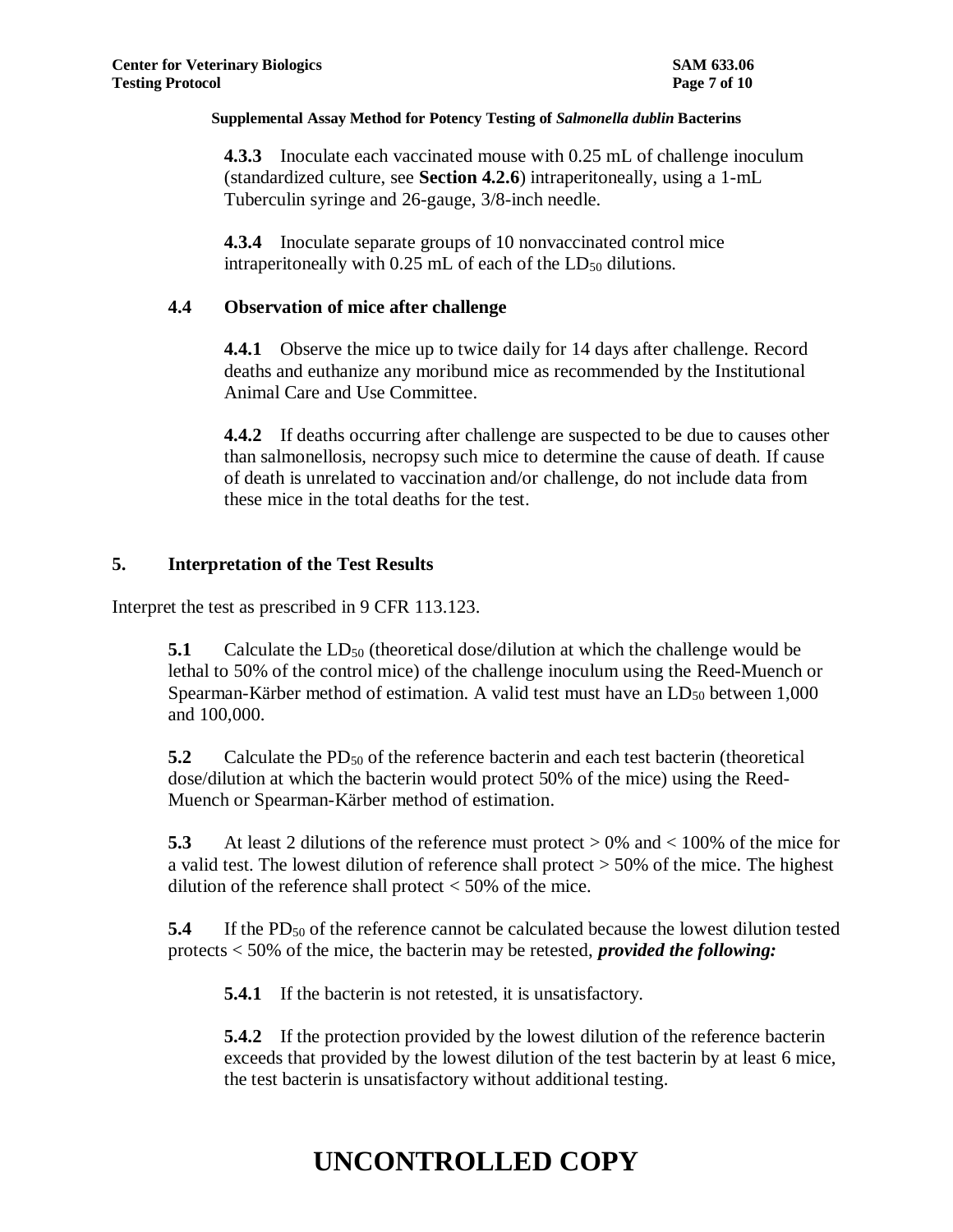**5.4.3** If the total number of mice protected by the reference bacterin (sum of survivors in all dilution groups) exceeds the total number protected by the test bacterin by 8 mice or more, the test bacterin is unsatisfactory without additional testing.

**5.5** If the PD<sub>50</sub> of the test bacterin in a valid test cannot be calculated because the highest dilution protected more than 50% of the mice, the bacterin is satisfactory without further testing.

**5.6** Divide the PD<sub>50</sub> of each test bacterin by the PD<sub>50</sub> of the reference to calculate the relative potency (RP) for each test bacterin.

**5.7** If the RP of the test bacterin(s) is  $\geq$  0.30, the test bacterin is satisfactory.

**5.8** If the RP of the test bacterin(s) is  $\lt$  0.30, the test bacterin is unsatisfactory.

**5.9** A test bacterin with an RP < 0.30 may be retested by conducting 2 independent replicate tests in a manner identical to the initial test. Calculate the results of the retests in the following manner:

**5.9.1** Average the RP values of the retests.

**5.9.2** If the average RP of the retests is < 0.30, the bacterin is unsatisfactory.

**5.9.3** If the average RP of the retests is  $\geq 0.30$  AND the RP obtained in the original test is  $\leq 1/3$  the average (RP) of the retests, the test bacterin is satisfactory. Consider the initial test to be the result of test system error.

**5.9.4** If the average RP of the retests is  $\geq 0.30$  BUT the RP of the original test is  $> 1/3$  of the average RP of the retests, calculate a new average RP using the RP values obtained in all tests (original plus retests). If the new average RP is  $\geq$  0.30, the test bacterin is satisfactory. If the new average RP is  $< 0.30$ , the test bacterin is unsatisfactory.

## **6. Report of Test Results**

Report results of the test(s) as described by standard operating procedures.

## **7. References**

**7.1** Title 9, *Code of Federal Regulations*, part 113.123, U.S. Government Printing Office, Washington, DC.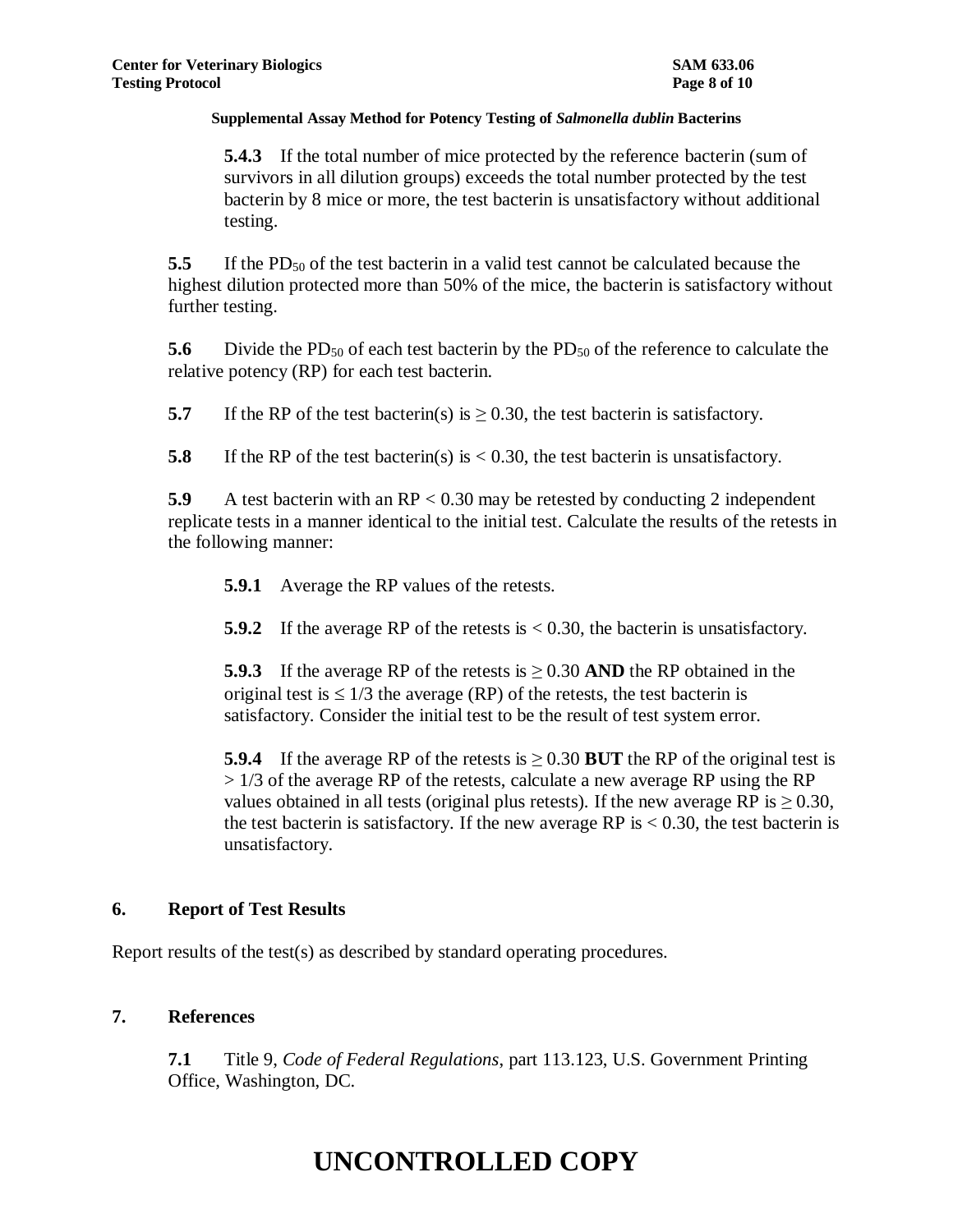**7.2** Reed LJ, Muench H, 1938. A simple method of estimating 50% endpoints. *Am J Hygiene*, 27: 493-497.

**7.3** Cottral G.E., (Ed.), 1978. *Manual of standardized methods for veterinary microbiology*. Comstock Publishing Associates, Ithaca, NY. pg. 731.

**7.4** Finney, D.J. 1978. *Statistical methods in biological assay.* Griffin, London. 3rd edition, pp. 394-401.

### **8. Summary of Revisions**

### **Version .06**

- The Section Leader and Director information has been updated.
- The CVB no longer provides the challenge reagent. The SAM was updated to reflect this change.

### **Version .05**

• The CVB no longer provides the qualified reference bacterin. The SAM was updated to reflect this change.

## **Version .04**

- The Contact information has been updated.
- **2.1.3/4.5.1:** These sections have been updated to reflect current practices.

#### **Version .03**

- **5.1.7, 5.1.8,** and **5.1.9** Increased relative potency criteria to two decimal places to coincide with 9 CFR, Part 113.123.
- **7.** Additional references have been added.

#### **Version .02**

This document was revised to clarify practices currently in use at the Center for Veterinary Biologics and to provide additional detail. While no significant changes were made that impact the outcome of the test, the following changes were made to the document:

**2.1** A sterile inoculating loop and biological safety cabinet have been added.